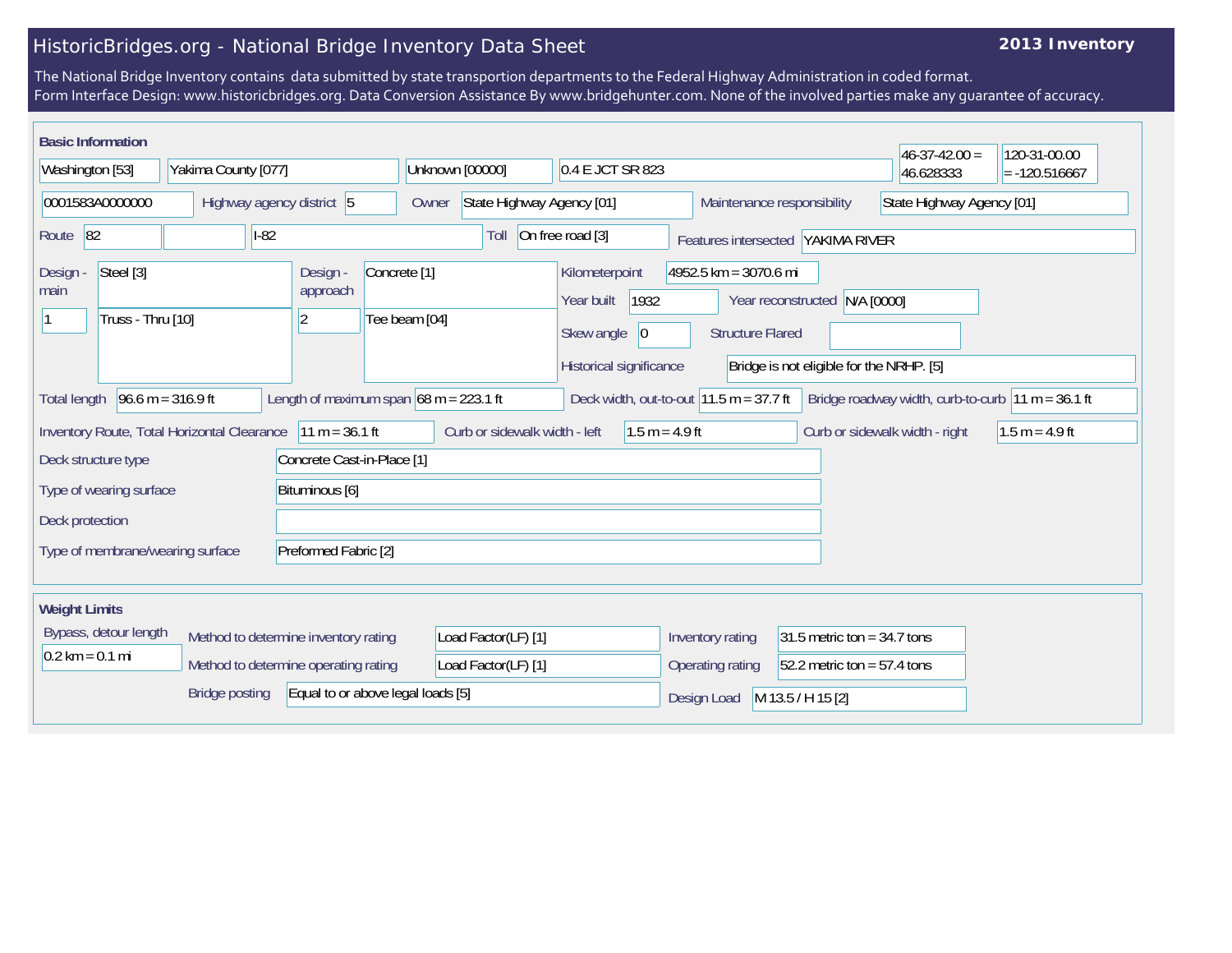| <b>Functional Details</b>                                                                                                                   |                                                         |                          |                                                       |  |  |  |  |
|---------------------------------------------------------------------------------------------------------------------------------------------|---------------------------------------------------------|--------------------------|-------------------------------------------------------|--|--|--|--|
| Year 2010<br>Average daily truck traffi 23<br>2030<br>Average Daily Traffic<br>11449<br>%<br>Future average daily traffic<br>16029<br>Year  |                                                         |                          |                                                       |  |  |  |  |
| Principal Arterial - Interstate (Urban) [11]<br>Approach roadway width<br>$11.3 m = 37.1 ft$<br>Road classification<br>Lanes on structure 3 |                                                         |                          |                                                       |  |  |  |  |
| Type of service on bridge Highway-pedestrian [5]<br>Bridge median<br>- way traffic [1]<br>Direction of traffic <sup>1</sup>                 |                                                         |                          |                                                       |  |  |  |  |
| The left structure of parallel bridges. This structure carries traffic in the opposite direction. [L]<br>Parallel structure designation     |                                                         |                          |                                                       |  |  |  |  |
| Waterway [5]<br>Lanes under structure<br>Navigation control<br>Type of service under bridge<br>$\overline{0}$                               |                                                         |                          |                                                       |  |  |  |  |
| Navigation horizontal clearance $ 0 = N/A $<br>Navigation vertical clearanc<br>$0 = N/A$                                                    |                                                         |                          |                                                       |  |  |  |  |
| Minimum navigation vertical clearance, vertical lift bridge<br>Minimum vertical clearance over bridge roadway<br>$4.95 m = 16.2 ft$         |                                                         |                          |                                                       |  |  |  |  |
| Minimum lateral underclearance reference feature Feature not a highway or railroad [N]                                                      |                                                         |                          |                                                       |  |  |  |  |
| Minimum lateral underclearance on right $0 = N/A$                                                                                           | Minimum lateral underclearance on left $0 = N/A$        |                          |                                                       |  |  |  |  |
| Minimum vertical underclearance reference feature Feature not a highway or railroad [N]<br>Minimum Vertical Underclearance $ 0 = N/A$       |                                                         |                          |                                                       |  |  |  |  |
| Appraisal ratings - underclearances N/A [N]                                                                                                 |                                                         |                          |                                                       |  |  |  |  |
|                                                                                                                                             |                                                         |                          |                                                       |  |  |  |  |
| <b>Repair and Replacement Plans</b>                                                                                                         |                                                         |                          |                                                       |  |  |  |  |
| Work to be done by contract [1]<br>Type of work to be performed<br>Work done by                                                             |                                                         |                          |                                                       |  |  |  |  |
| Bridge rehabilitation because of general structure<br>deterioration or inadequate strength. [35]                                            | 8221000<br>Bridge improvement cost                      | Roadway improvement cost | 1644000                                               |  |  |  |  |
|                                                                                                                                             | $111.9 m = 367.1 ft$<br>Length of structure improvement |                          | Total project cost<br>16442000                        |  |  |  |  |
|                                                                                                                                             | 2010<br>Year of improvement cost estimate               |                          |                                                       |  |  |  |  |
|                                                                                                                                             | Border bridge - state                                   |                          | Border bridge - percent responsibility of other state |  |  |  |  |
|                                                                                                                                             | Border bridge - structure number                        |                          |                                                       |  |  |  |  |